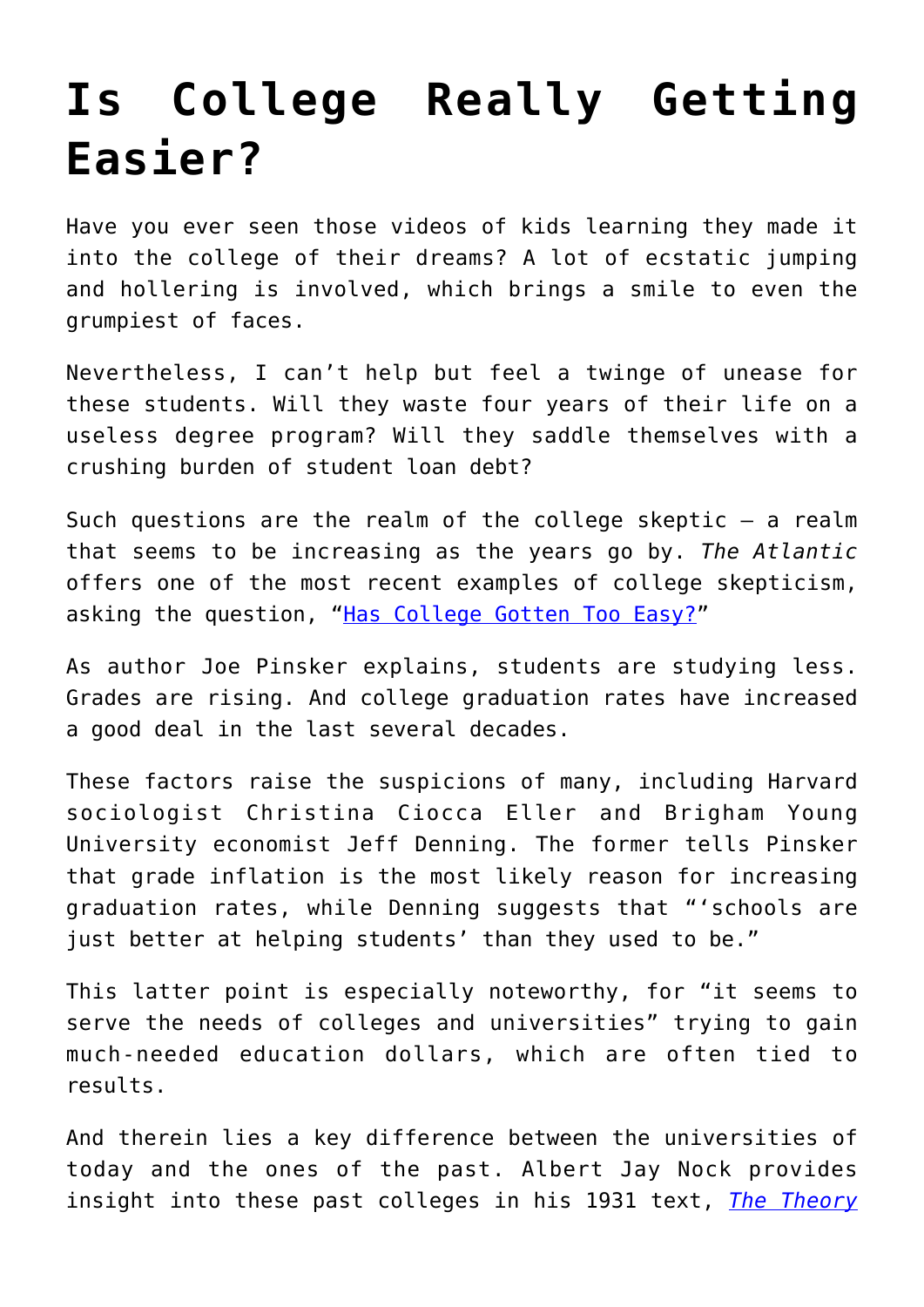*[of Education in the United States.](https://www.amazon.com/gp/product/1610160940/ref=as_li_qf_asin_il_tl?ie=UTF8&tag=intelltakeo0d-20&creative=9325&linkCode=as2&creativeASIN=1610160940&linkId=fd4793843ca56ad51a52ff5f2f281b4e)*

According to Nock, colleges of the past were not necessarily devoted to teaching and training. They were a collection of scholars pursuing their craft. "Putting it roughly," Nock writes, "the scholars were busy about their own affairs, but because the Great Tradition had to be carried on from generation to generation, they allowed certain youngsters to hang about and pick up what they could…."

Nock goes on to say:

*The point is that the whole burden of education lay on the student, not on the institution or on the individual scholar. Traditionally, also, the undergraduate college put the whole burden of education on the student. The curriculum was fixed, he might take it or leave it; but if he wished to proceed to a bachelor of arts, he had to complete it satisfactorily. Moreover, he had to complete it pretty well on his own; there was no pressure of any kind upon an instructor to get him through it, or to assume any responsibility whatever for his progress, or to supply any adventitious interest in his pursuits. The instructor usually did make himself reasonably helpful, especially in the case of those whom he regarded as promising, but it was no part of the institution's intention or purpose that he should transfer any of the actual burden of education from the student's shoulders to his own, or contribute anything from his own fund of interest in his subject by way of making up for any deficiency of interest on the part of the student. [Emphasis added.]*

This sounds a bit cruel to our modern ears. But is it really?

Think about it for a minute. The traditional approach to college builds responsibility in students. It presents education as a privilege ready to be obtained… if only the student will work for it. This builds incentive in students to shoot for the prize.